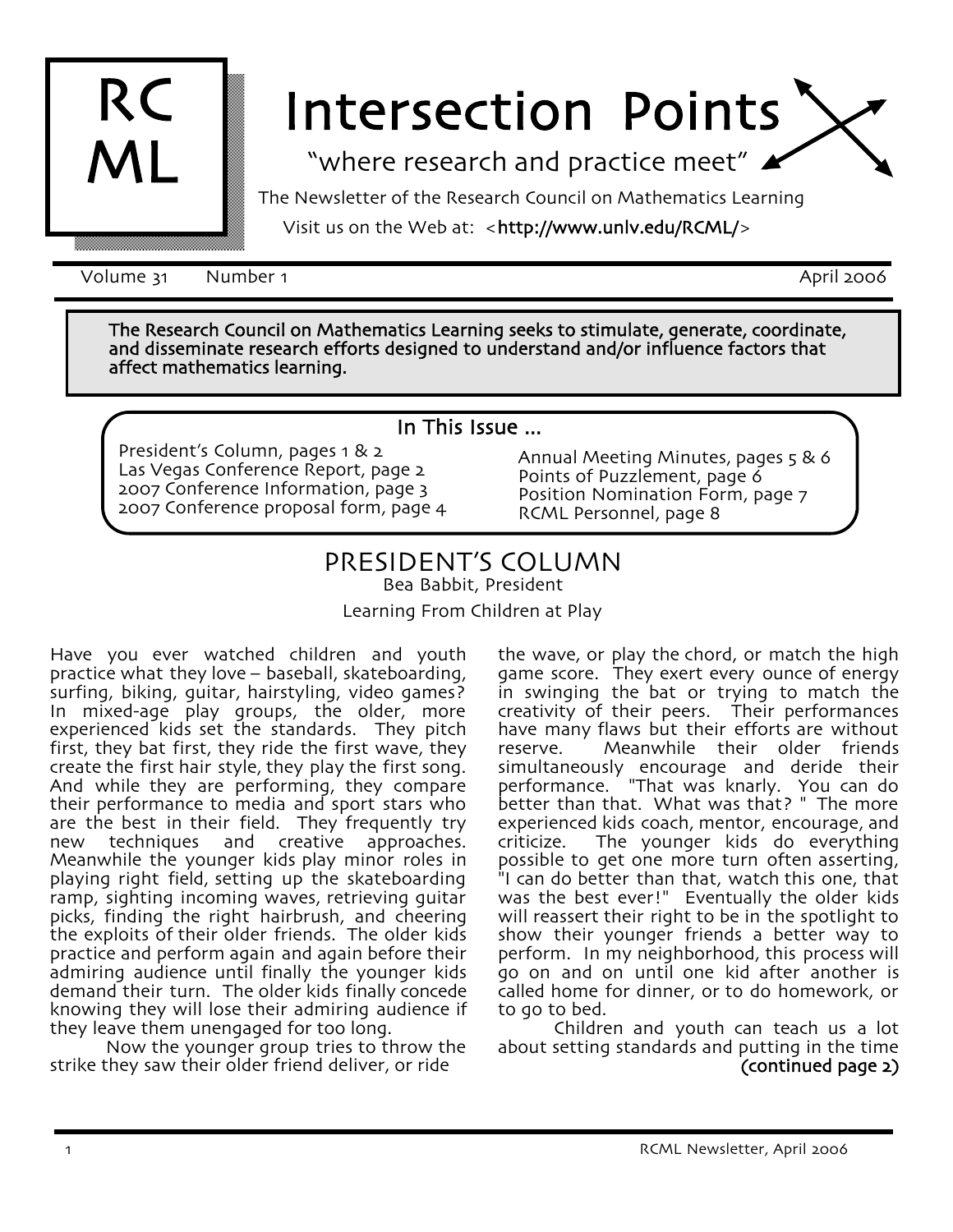and effort to achieve them. Consider the standards they set in their play. They always want to be the best. If there is a national figure to emulate they will constantly refer to that individual and their skills. But they will also have school and neighborhood heroes. They know who is best at their school and who is best in their neighborhood and they can usually articulate why that person is the best. If kids disagree on who is the best, they give examples from the performance of their choice to support their position. I have never heard a child say "I want to be average."

In contrast, I frequently hear educational professionals say, "We are doing fine, our students are performing at the national average." While other say, "We're trying to get our students up to the national average." The problem with striving only to meet the national average came home to me the other day as I read a report that indicated the writing composition skills of our university freshman and sophomore composition students was at the national average and hence, the report concluded, we must be doing a fine job in our instruction. This conclusion contradicts what most professors in higher education experience. Our students as a whole are poor writers and we see it in every assignment they hand to us. How can this contradiction be explained? The explanation comes in the details describing their performance as any child on a playground could tell you. Here is the description of average writing performance.

Adequate. These papers take a position on the issue defined in the prompt and support that position but with only a little elaboration or explanation. Organization is clear enough to follow without difficulty. A control of the language is apparent, even though there may be numerous errors in mechanics, usage, or sentence structure.

Children and youth could tell us that numerous errors in technique with any skill will result in batter strike outs, wipeouts on surfboards, skateboards and bikes, ugly sounds on the guitar, bad-hair days, and obliteration within a video game. As professionals, we know that numerous errors in writing technique result in unclear communication to the intended audience and a product that conveys mediocrity rather than excellence. Similarly, numerous errors in math technique result in broken lines of logic and unreasonable conclusions in problem solving.

Children have found ways to set high standards, practice technique, and be creative in their own play. Can we learn from their approach?

### RCML in Las Vegas Conference 2006 Report by Jeff Shih

The Thirty-Third Annual RCML Conference was held in Las Vegas, Nevada on the campus of the University of Nevada, Las Vegas on February 23-25. By all accounts the conference was a huge success. One hundred twenty seven mathematics educators gathered together to share research findings<br>and learn from each other.

The conference began with a no-host reception at the Mirage Hotel on Thursday afternoon followed by a tour of the Mirage Dolphin Habitat and Secret Garden. Missy Giannantonio, Curator of Education, and Holley Muraco, Research Consultant, our John Wilson lecturers for this year, addressed the attendees on the educational aspects of the facility and the research projects

currently underway.<br>The seventy-seven regular sessions<br>began on Friday morning. Dr. Jane McCarthy, Interim Dean of the College of Education, *Welcomed conference* attendees at lunch. At this time, the business meeting also took place, conducted by President Bea Babbitt. Friday afternoon continued with more sessions, culminating with our major keynote session. Skip Fennell, longtime member of RCML and president-elect of the National Council of Teachers of Mathematics gave his talk entitled, "The Definition of a 'Highly-Teacher' Depends on the Qualifications of the Definer." Dr. Ronald Yasbin, Dean of the College of Sciences, welcomed the group to the keynote.

After a continental breakfast,<br>Saturday's conference continued with conference continued with<br>sessions. A "pack-your-own" twenty-six sessions. lunch buffet concluded the successful meeting.

The conference committee and your Las Vegas hosts would like to take this opportunity to thank all who participated in the conference for making it such a success. We look forward to seeing you next year in Cleveland!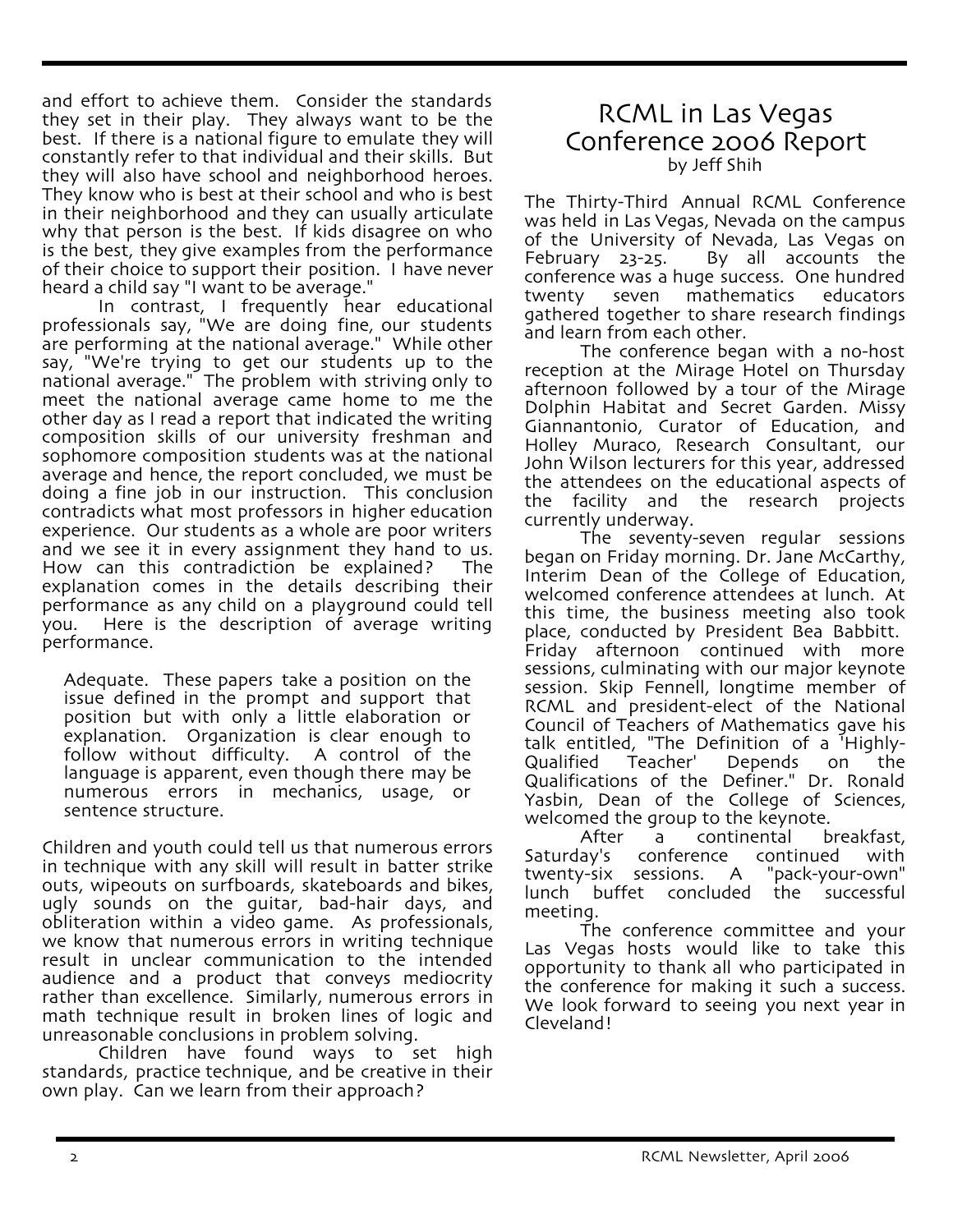# Join us in Cleveland, Ohio, March 1-3, 2007 For the 2007 Conference of the Research Council on Mathematics Learning

Roland G. Pourdavood – General Chairperson Anne Reynolds and Patrick Wachira – Program Chairpersons

#### 1. Dates

March 1-3. A Thursday evening get-together will be followed by sessions on Friday and Saturday,<br>ending at noon or mid-afternoon on Saturday. Beginning the conference after dinner on Thursday will enable many west coast participants to stay over Saturday night.

#### 2. Location

 Wyndham Cleveland at Playhouse Square 1260 Euclid Ave, Cleveland, Ohio <sup>44115</sup> Tele: 216-615-7500.

Rooms at the Wyndham Cleveland Hotel are:

Single \$83, Double \$83

Room registration should be made directly with the hotel by January 9, 2007. RCML is not liable for a room guarantee if reservations are not solidified prior to January 9, 2007.

It is anticipated that the entire meeting will be held at the Wyndham Cleveland at Playhouse Square. The hotel is centrally located in the heart of Cleveland's business and theatre District. It is a short walk or Taxi ride from live theatrical performances, two major indoor shopping venues, The Flats Entertainment District, many fine restaurants, Cleveland's Lakefront, The New Gateway Sports Complex, The Rock and Roll Hall of Fame, Cleveland Indians, Cleveland Cavaliers, and the Cleveland Browns Stadium. In addition, the conference location gets us back to our roots at Kent State University.

#### Directions to the hotel

From Cleveland Hopkins Airport: Highway 71 North to East 9th

Street. Take East 9th street to Euclid Avenue and turn right. The Wyndham Cleveland is on the right hand side.

From Akron/Canton: Highway 77 north to East 9th Street. Take East 9th street to Euclid Avenue and turn right. The Wyndham Cleveland is on the right hand side.

From Chicago/Toledo/Detroit: Highway 90 east to Downtown Cleveland. Exit East oth street to Euclid Avenue and turn right. The Wyndham Cleveland is on the right hand side.

From Youngstown/Pittsburgh: Highway 76 to the Ohio Turnpike (I-80). Follow I-80 West to exit 10 (I-71 North) to East 9th Street. Take East 9th street to Euclid Avenue and turn right. The Wyndham Cleveland is on the right hand side.

From Columbus/Cincinnati: I-71 North to East 9th Street. Take East 9th street to Euclid Avenue and turn right. The Wyndham Cleveland is on the right hand side.

**Transportation** 

Cleveland Hopkins International Airport serves all major carriers. It is 15 minutes away from downtown.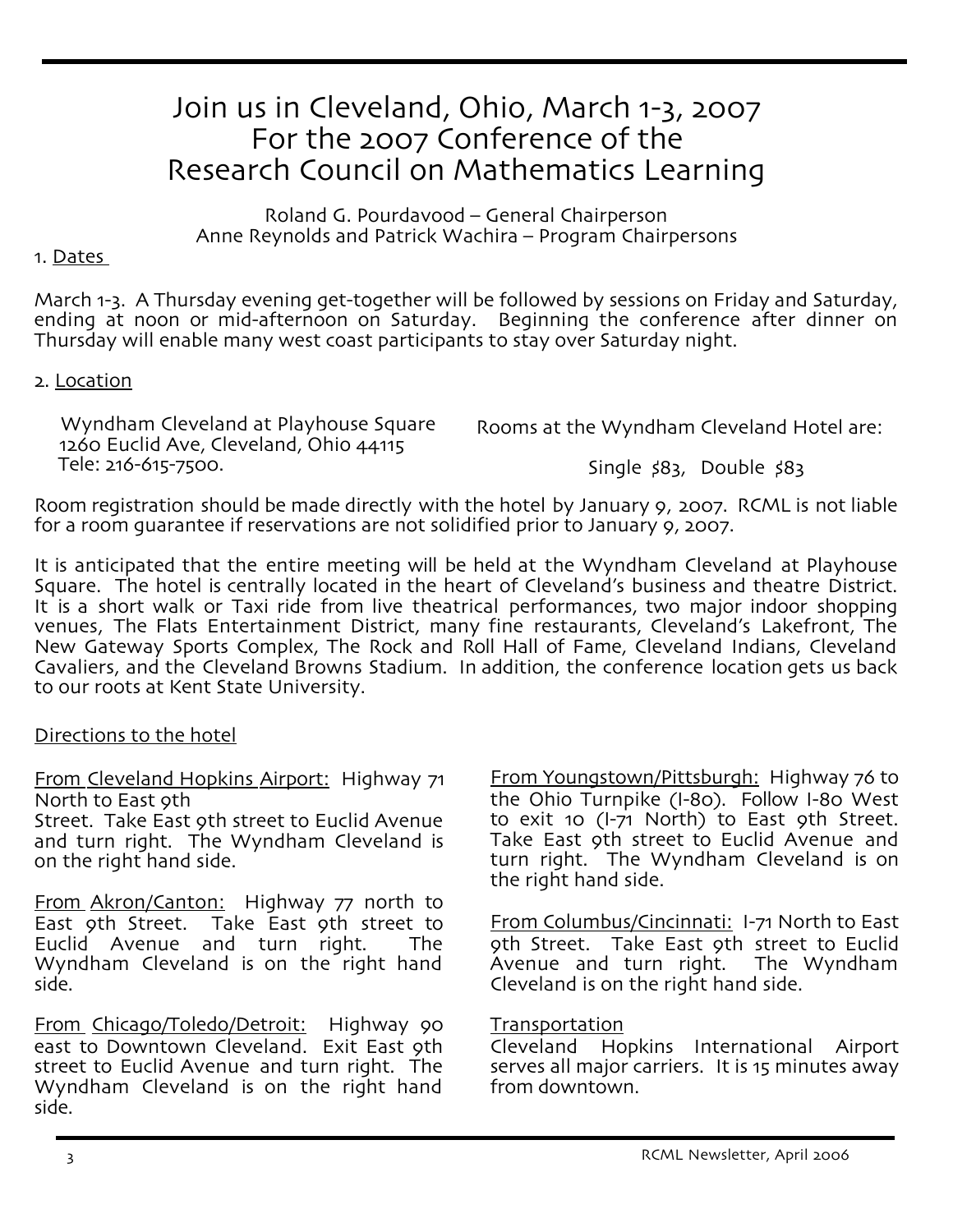#### **Proposal Form RCML 2007 Cleveland, Ohio Dates: March 1-3 2007**

| Preferred Address                                                                                                                                                                                                                    |                                                                                   |                |                                                                                    |  |
|--------------------------------------------------------------------------------------------------------------------------------------------------------------------------------------------------------------------------------------|-----------------------------------------------------------------------------------|----------------|------------------------------------------------------------------------------------|--|
|                                                                                                                                                                                                                                      |                                                                                   |                |                                                                                    |  |
|                                                                                                                                                                                                                                      |                                                                                   |                |                                                                                    |  |
|                                                                                                                                                                                                                                      |                                                                                   |                |                                                                                    |  |
|                                                                                                                                                                                                                                      | Title of Presentation (Limited to 75 characters): _______________________________ |                |                                                                                    |  |
|                                                                                                                                                                                                                                      | Type of presentation: ______ Single Paper _______ Panel _____Other __________     |                |                                                                                    |  |
|                                                                                                                                                                                                                                      |                                                                                   |                | Theme Area(s) ______ Diagnosis/Assessment _____ Instructional Tools and strategies |  |
|                                                                                                                                                                                                                                      |                                                                                   |                | ______Special Education _________Teacher Education ______Other:_________________   |  |
|                                                                                                                                                                                                                                      | SESSIONS PROBABLY WILL BE 40-45 MINUTES IN LENGTH.                                |                |                                                                                    |  |
| How will the presentation address the mission of RCML?<br>(Mission: Stimulate, generate, coordinate, and disseminate research efforts designed to identify,<br>understand, and affect factors which influence mathematics learning.) |                                                                                   |                |                                                                                    |  |
| Abstract of the proposal:                                                                                                                                                                                                            |                                                                                   |                |                                                                                    |  |
|                                                                                                                                                                                                                                      |                                                                                   |                |                                                                                    |  |
| Address:                                                                                                                                                                                                                             |                                                                                   |                |                                                                                    |  |
| Email:                                                                                                                                                                                                                               |                                                                                   |                |                                                                                    |  |
| Send proposals by Sept., 30 2006 to:                                                                                                                                                                                                 |                                                                                   |                |                                                                                    |  |
| Patrick Wachira, Program co-chair<br>2121 Euclid Ave, CB 270<br>Cleveland, Ohio 44115-2214                                                                                                                                           |                                                                                   | Fax:<br>email: | Phone: (216) 687-3747<br>$(216)$ 875-9875<br>p.wachira@csuohio.edu                 |  |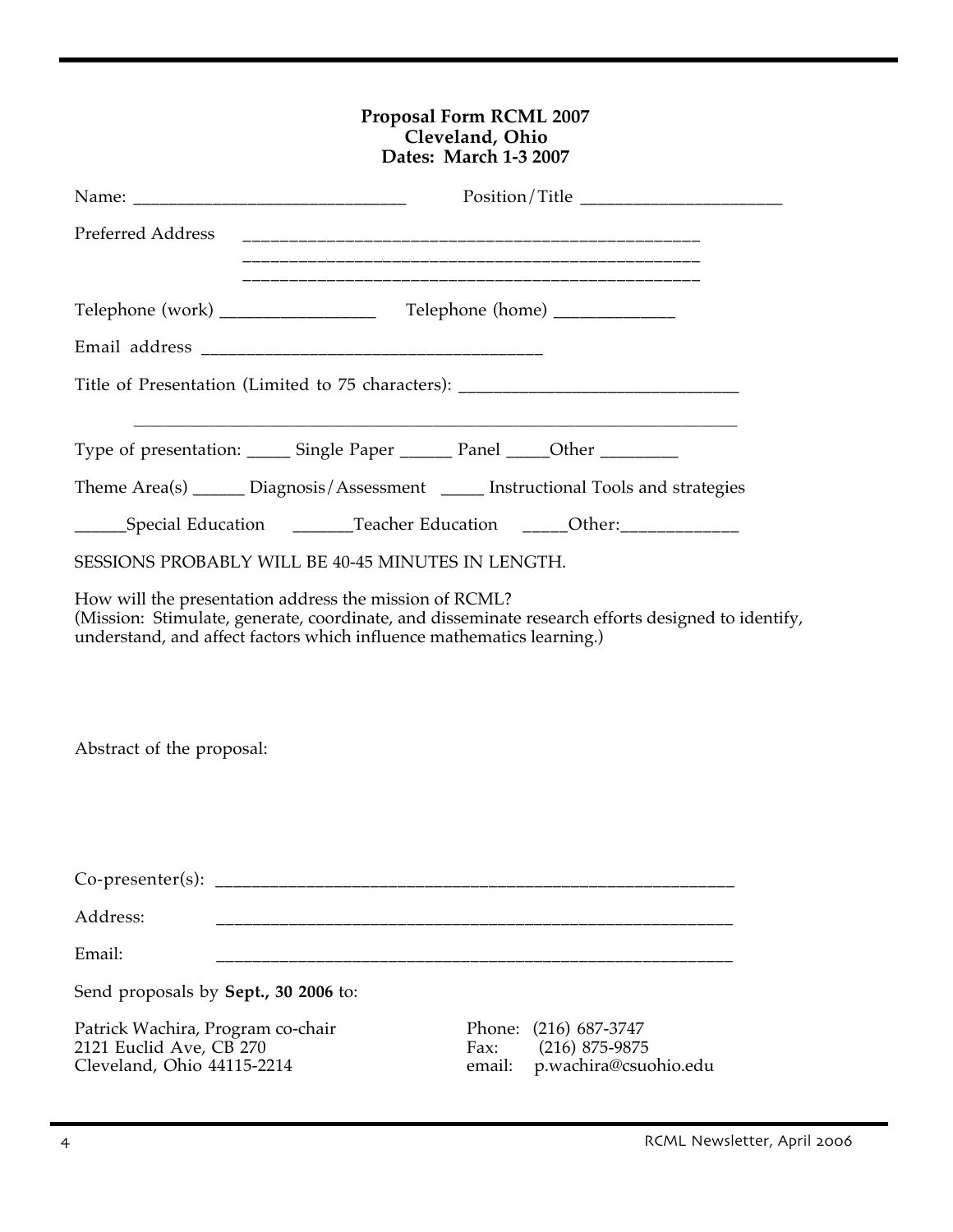## Minutes: RCML Annual Business Meeting

February 24, 2006

President Bea Babbitt called the meeting to order at approximately 12:05 p.m. The meeting was held at the International Gaming Institute located on the campus of the University of Nevada, Las Vegas. President Babbitt welcomed everyone to the meeting and gave a brief history of RCDPM / RCML that included a reminder of our "roots" in special education and an overview of past locales for the Annual Conference.

Item 1: Approval of Minutes for Last Year's Meeting

The minutes of the annual meetings are published in Intersection Points in the April issue, they are included on the RCML website, and they are posted at the Annual Conference in the registration area. David Davison called for approval of the minutes. Dixie Metheny seconded the motion. The minutes were approved.

#### Item 2: Treasurer's Report

Winifred Mallam presented the Profit and Loss report for 2005. RCML had approximately \$3,800 in income generated by membership dues and \$9,100 in income generated by program registration. Expenses incurred during the<br>calendar year 2005 for the 2005 conferences, Focus, membership dues for Triangle Coalition, office supplies, plaques, postage, printing, and web master honorarium totaled approximately \$10,200. When income generated by interest and back service charges were calculated, the net result was a gain of approximately \$2,700 for the period January through December 2005. The total assets of RCML in both operating and conference accounts are approximately \$33,700. Melfried Olson moved that the treasurer's report be accepted and Sue Brown seconded the motion. The motion passed unanimously.

#### Item 3: Membership

Roland Pourdavood reported: RCML has 202 active members. He also suggested<br>implementing a "two check" policy for implementing a "two check" accounting purposes: one check to pay for annual dues and a separate check for conference

registrations. He gave two reminders to members:<br>(1) check and confirm contact information is correct, and (2) membership dues are payable at the end of the year (December 31st).

Item 4: Past President's Report

Sheryl Maxwell gave the results of the election. She announced the new board members:

 President Elect 2005-2006 Pat Lamphere-Jordan

 Treasurer 2006-2008 Dixie Metheny

 Conference Committee 2006-2009 Stacy Reeder and Keith Adolphson

 Vice-President for Conferences 2006-2008 David Boliver

#### President's Report

Bea announced all members of the executive board were present for the executive board meeting and that everything was "going smoothly". Vice President for Conferences Report David Davison announced that there were no paper awards again this year. The papers submitted did not meet the criteria for acceptance. He reviewed the intent / purpose of the awards. David announced that the 2007 RCML Conference would be in Cleveland, Ohio. The call for papers was distributed. The deadline for proposals is September 30th.

David issued invitations for possible sites for future conferences.

Item 5: VP for Publications Report

Anne Reynolds reported that Focus (Volume 4 Winter) was in the mail now and that the delay was due to the printers. She announced that the problems have been resolved and that the following issues should be timely. She thanked Michael Naylor "Intersection Points", and announced that the<br>electronic distribution method was working well. Anne also thanked Ryan Speer for his excellent work<br>with our web site.

#### $(continued$  page  $6)$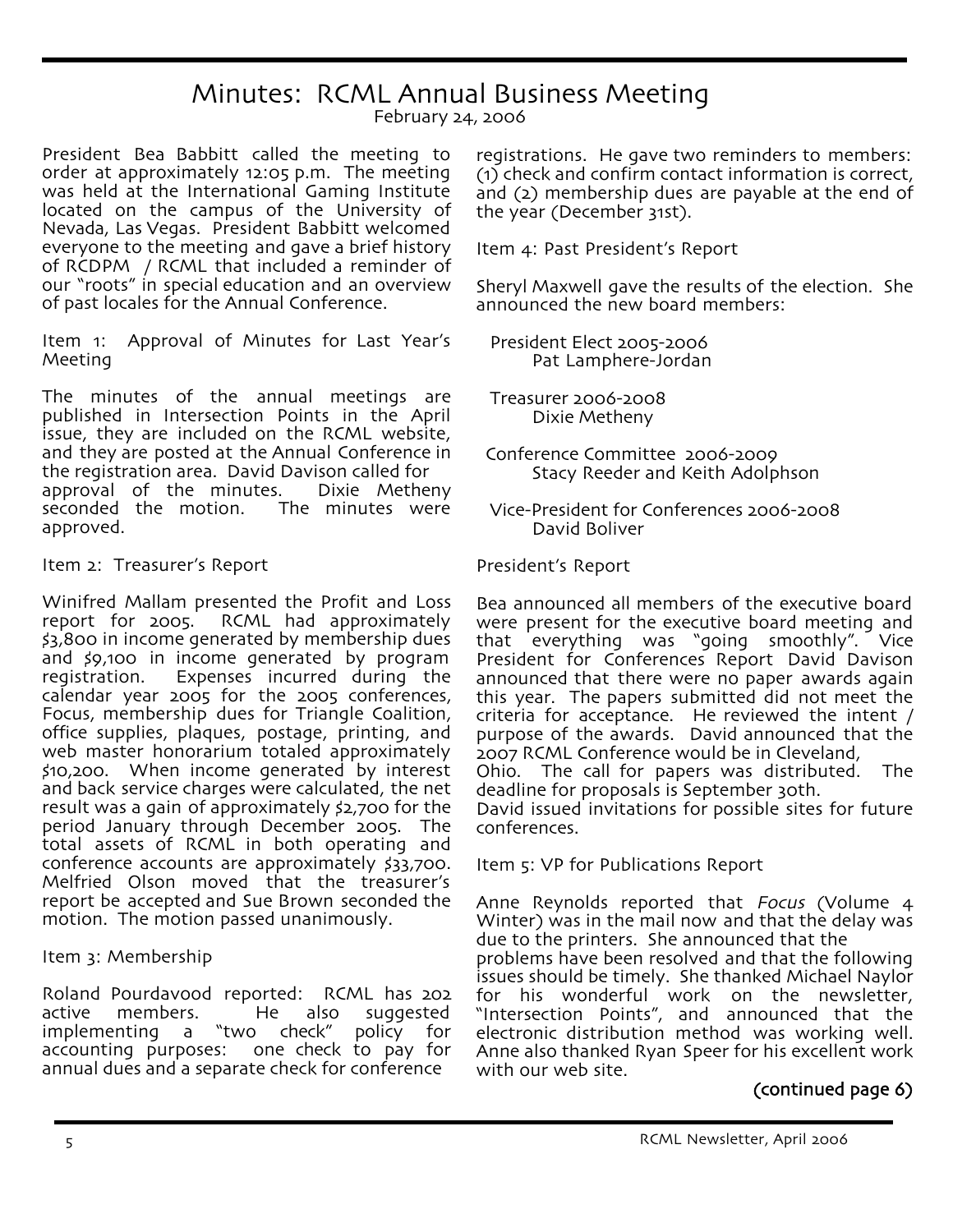#### Minutes, continued from page 5

Awards / Recognition

Bea Babbitt presented recognition plaques to conference chairs and outgoing officers:

Jeff Shih, 2006 Conference Program Chair

Bill Speer, 2006 Conference Chair

Sheryl Maxwell, Past President 2005-2006

 David Davison, Vice President for Conferences 2004-2006

Winifred Mallam, Treasurer 2004-2006

- Mary Enderson, Conference Committee, 2003-2006
- Michael Naylor, Conference Committee, 2003-2006

Nomination of New Officers

President-elect Pat Lamphere-Jordan distributed nomination forms for our fall elections. The available positions will be: Vice President for Publications, Secretary, and two conference committee members.

#### Closing

The President closed the meeting at approximately 1:15 p.m. The motion to adjourn was given by Pat Lamphere-Jordan and seconded by Ginny Usnick.

Submitted by: Diana S. Perdue

## Points of Puzzlement by Michael Naylor

#### GARDEN EDGING

I have twenty large stones, the faces of which are rectangles two feet long and one foot wide, which I want to use to build a 20-foot long wall to keep the ravenous tomato snakes out of my garden. The wall will be two feet high, which can be achieved<br>by standing the stones up vertically, laying pairs of stones horizontally on<br>top of each other, or any top of each other, or any

For example, here are two ways I could build a 6-foot wide wall:





How many different ways are there to build a 20-foot wide wall?

How many different ways are there to arrange *n* stones?

Email your solution to mnaylor@cc.wwu.edu.

Best solutions win valuable intrinsic rewards.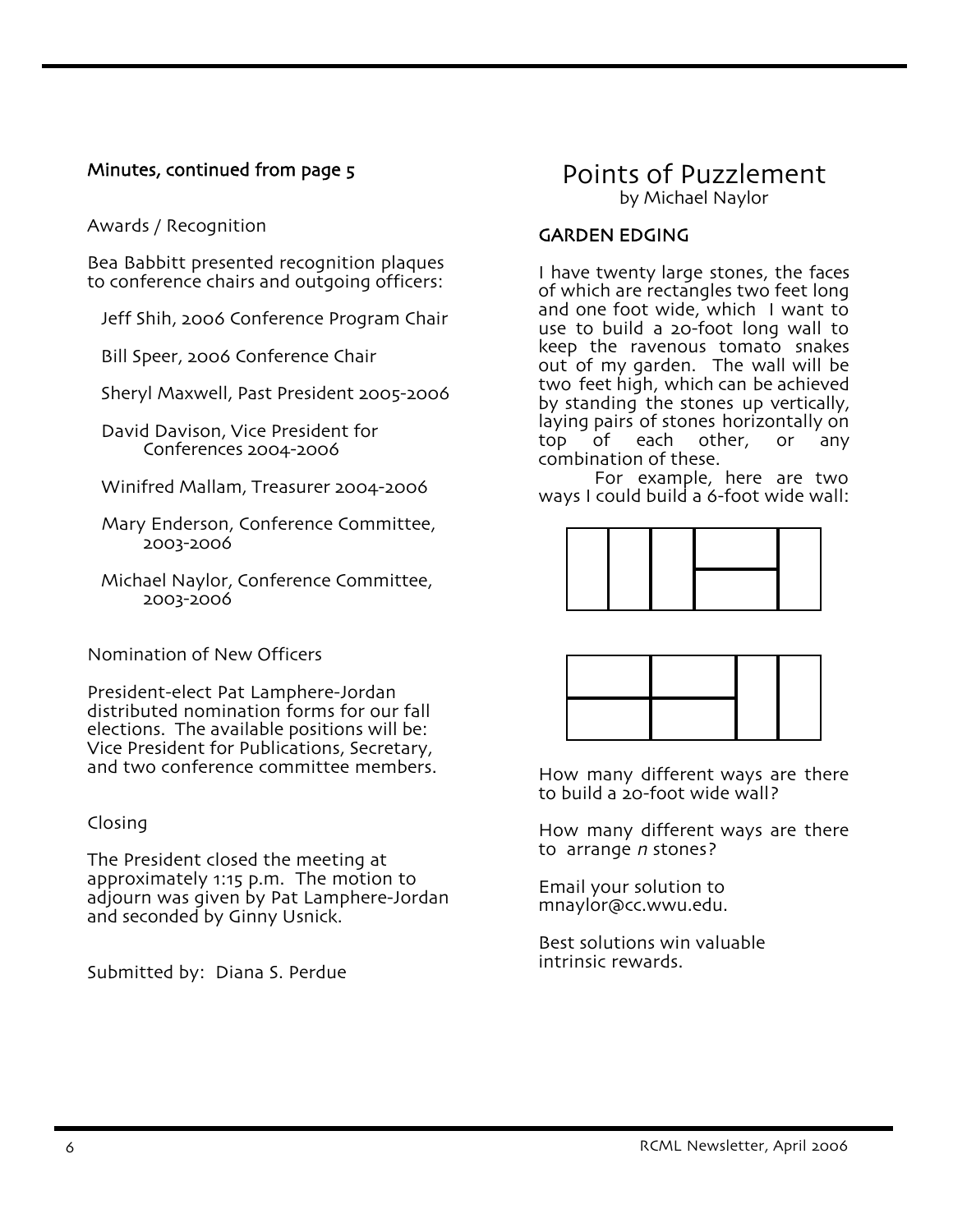# RCML Officer Nomination Form 2006-2008

#### Elections will be held for the following leadership positions:

#### Vice-president for Publications

- Serves a two-year term
- Coordinates activities of Newsletter Editor, FOCUS editor, and membership Coordinator
- Serves on Editorial Board of FOCUS during term and next 4 years
- Reports publication activities to Executive Committee
- Arrange all necessary copyrights, library of congress and ISBN identification numbers
- Works with Secretary to archive documents
- Provide permission for reprinting RCML publications
- Forward copies of RCML publication policies and procedures to all publication appointees as necessary

#### **Secretary**

- Serves a two-year term
- Records and maintains minutes of Business and Executive Committee meetings
- Maintains all official records, documents, and current Constitution and By-laws
- Updates incorporation documents every 5 years
- Record revisions to organization Handbook

#### Conference Committee

- Works with Chair of the Conference Committee
- Assists Conference Chair with conference activities

Your help and support is needed so that RCML continues with quality persons in the leadership ranks. Please take the time to consider who you think might make a good candidate for these positions. Self-nominations are certainly acceptable. Complete the following nomination form and send it to Pat Jordan at 325 Donna Ave., Guthrie, OK 73044 or e-mail it to patricia.jordan@okstate.edu. Nominations should be received by September 1, 2006.

| phone number: ______ work or _____ home -> ______________________ |
|-------------------------------------------------------------------|